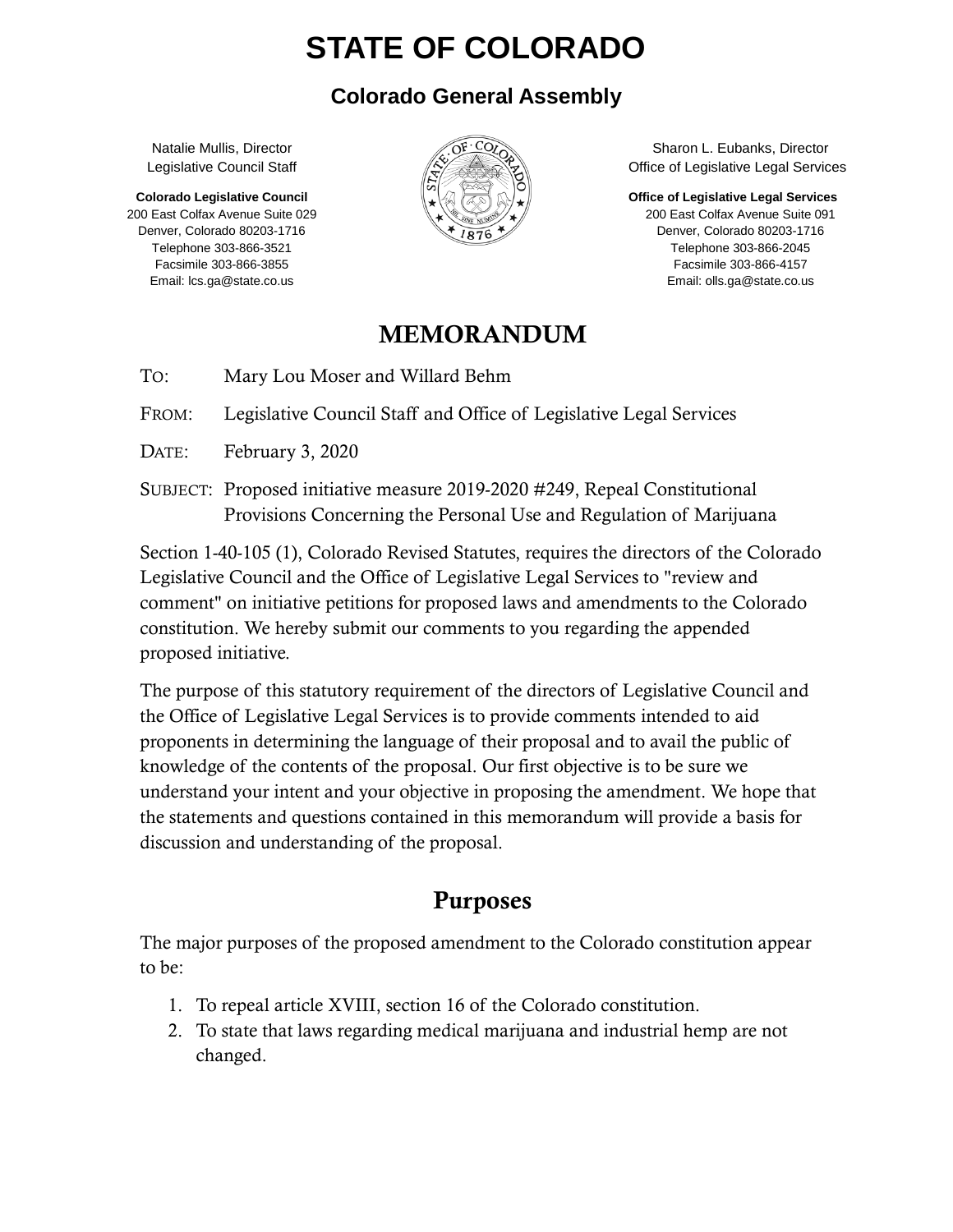## Substantive Comments and Questions

The substance of the proposed initiative raises the following comments and questions:

- 1. Article V, section 1 (8) of the Colorado constitution requires that the following enacting clause be the style for all laws adopted by the initiative: "Be it Enacted by the People of the State of Colorado". To comply with this constitutional requirement, this phrase should be added to the beginning of the proposed initiative.
- 2. Article V, section 1 (5.5) of the Colorado constitution requires all proposed initiatives to have a single subject. What is the single subject of the proposed initiative?
- 3. Article V, section 1 (5) of the Colorado constitution and section 1-40-102 (4), C.R.S., require a proponent to submit for review and comment the full text of the measure being proposed, which, if passed, becomes the actual language of the constitution. You have provided a description of the measure; please amend your proposal to show the actual proposed constitutional or statutory changes.
- 4. The proposed initiative states that laws regarding medical marijuana and industrial hemp are not changed. Do the proponents intend that the statement be made law in the constitution or do the proponents intend that the declaration is a statement of legislative intent?
- 5. The proposed initiative states that article XVIII, section 16 of the Colorado constitution is repealed and then it states that laws regarding industrial hemp are not changed. But, article XVIII, section 16 of the Colorado constitution includes provisions related to industrial hemp. How do the proponents intend to address this conflict?
- 6. The proposed initiative seeks to repeal article XVIII, section 16 of the Colorado constitution, but the statutory provisions related to retail marijuana, for example article 12 of title 44, C.R.S., and section 18-18-433, C.R.S., remain in law. What is the proponent's intent in repealing the constitutional provisions but not the statutory provisions? Do the proponents believe that a person would still be able to purchase marijuana at a licensed entity and use small amounts of marijuana?
- 7. Under section 1-40-105.5, C.R.S., the director of research of the Legislative Council is required to prepare an initial fiscal impact statement, which includes an abstract that appears on petition sections, for each initiative that is submitted

s:\public\ballot\2019-2020cycle\review and comment memos\2019-2020 #249.docx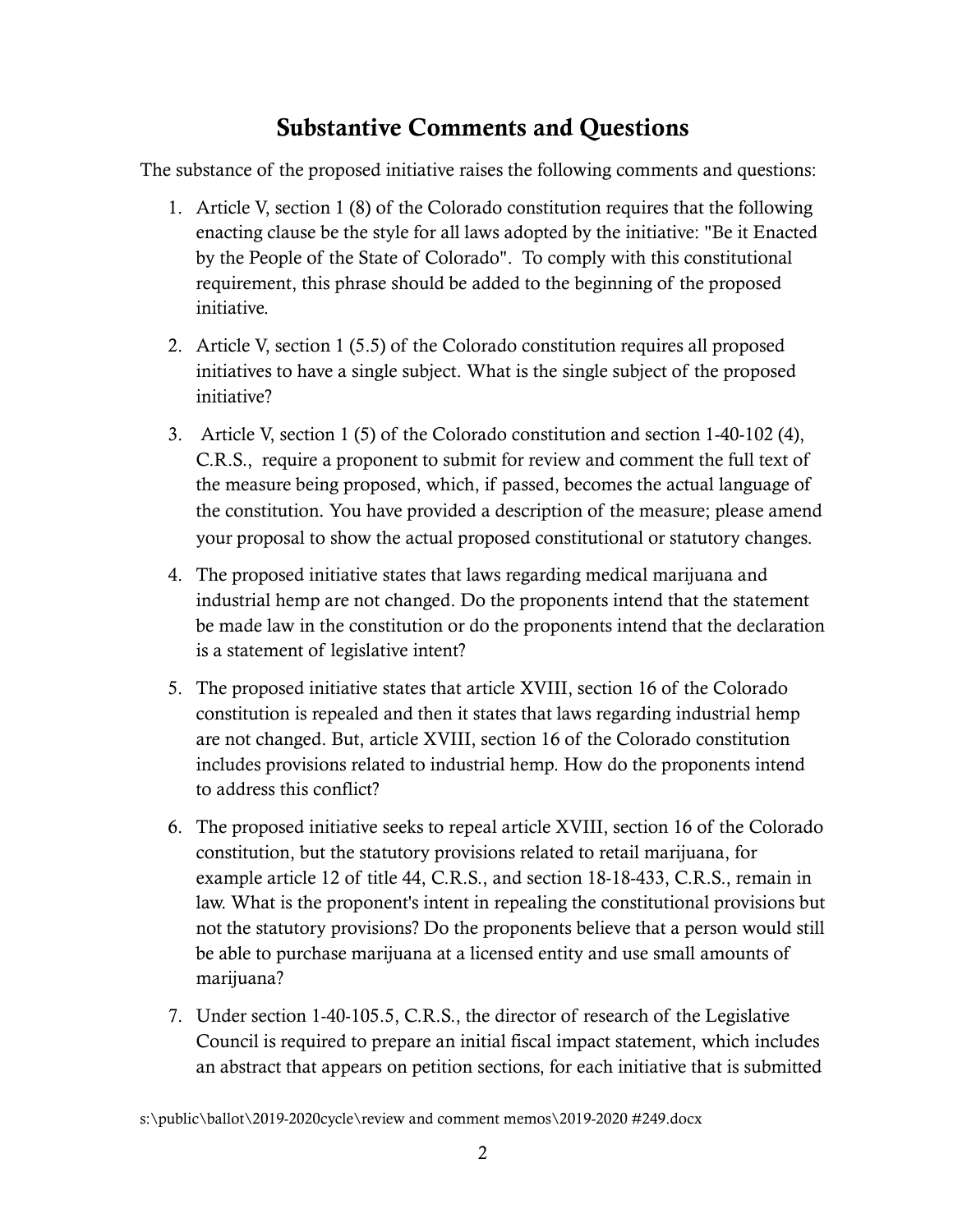to the Title Board. In preparing the statement, the director is required to consider any fiscal impact estimate prepared by the proponents.

- a. Will you submit the initiative to the Title Board? If so, when do you intend to do so?
- b. Are you submitting a fiscal impact estimate today? If not, do you plan to submit an estimate in the future, and if so, when do you intend to do so?
- c. To ensure that there is time for consideration, you are strongly encouraged to submit your estimate, if any, at least 12 days before the measure is scheduled for a Title Board hearing. The estimate should be submitted to the legislative council staff at [BallotImpactEstimates.ga@state.co.us.](mailto:BallotImpactEstimates.ga@state.co.us)

## Technical Comments

The following comments address technical issues raised by the form of the proposed initiative. These comments will be read aloud at the public meeting only if the proponents so request. You will have the opportunity to ask questions about these comments at the review and comment meeting. Please consider revising the proposed initiative as suggested below.

1. Before the amending clause, number each section, part, etc. that is being amended or added with a section number (e.g., SECTION 1., SECTION 2.). Also, each constitutional and/or statutory section being amended, repealed, or added is preceded by a separate amending clause explaining how the law is being changed. For example:

**SECTION 1.** In the constitution of the state of Colorado, repeal section 16 of article XVIII as follows:

- 2. Each section in the Colorado Revised Statutes and the Colorado constitution has a headnote. Headnotes briefly describe the content of the section. A headnote should be added to what would be section 1 and be in bold-face type.
- 3. It is standard drafting practice to use SMALL CAPITAL LETTERS, rather than ALL CAPS, to show the language being added to and stricken type, which appears as stricken type, to show language being removed from the Colorado constitution or the Colorado Revised Statutes.